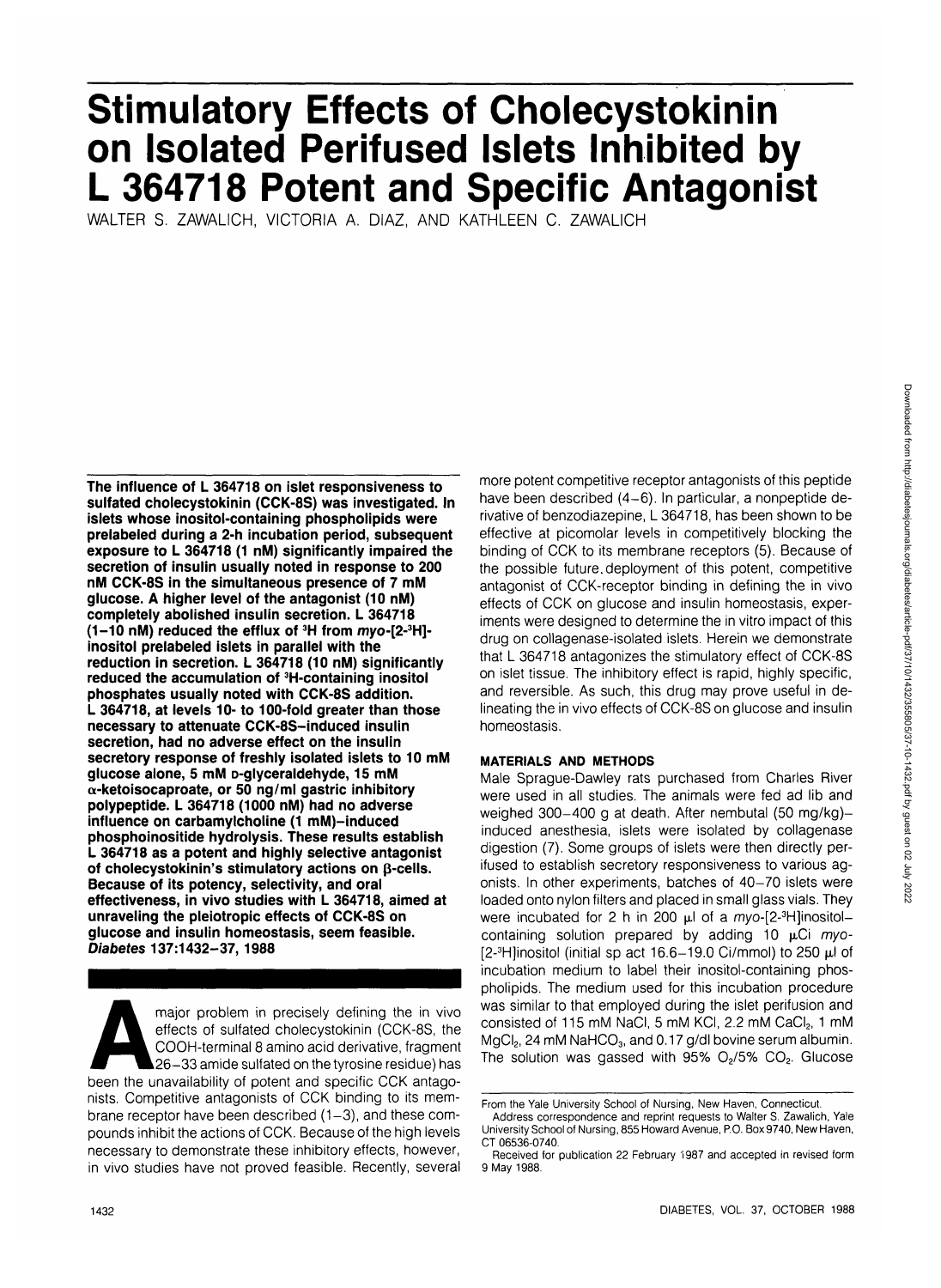

**FIG. 1. L 364718 attenuates CCK-8S-induced insulin output and 3H efflux from prelabeled islets. After 2-h period in myo-[2-3 H]inositol to label islet inositol-containing lipids, batches of islets were perifused to simultaneously assess insulin secretory responsiveness (left) and 3H efflux (right) to 200 nM CCK-8S in presence or absence of various concentrations of L 364718. Fractional rate of [3 H]inositol efflux (%/min) was calculated as described previously (7a). In these studies, inhibitor was included in perifusion medium for 10 min before addition of CCK-8S. Mean values ± selected SEs for various time points are given. Figure has been corrected for** dead space in perifusion system (~2.5 ml; **2.5 min with flow rate of 1 ml/min). O, Controls,**  $n \geq 4$  experiments for each condition.

(2.75 mM) was also present during the incubation. We did not find it necessary to incubate islets in a higher glucose level to subsequently demonstrate agonist-induced phosphoinositide (PI) hydrolysis. After termination of the incubation, the islets, still attached to the nylon filters, were washed with 5 ml nonradioactive medium. Some of these islets were then perifused to assess 3H efflux (7a), inositol phosphate accumulation, and insulin secretion in response to various treatments. Others were statically incubated and subsequently analyzed for the accumulation of labeled inositol phosphates under various conditions (8-10). Briefly, after neutralization with 0.25-0.28 ml 6 N KOH, the further addition of 5 ml water, and centrifugation, the supernatant was applied to columns. These columns were prepared by adding anion-exchange resin (AG1-X8, formate form, Bio-Rad, Richmond, CA) to Pasteur pipettes (to achieve a length of 3 cm). Further additions to the column included 10 ml water and 5 ml 5 mM Borax/60 mM sodium formate. Elution of the inositol phosphates was accomplished by the sequential addition of 10 ml 0.1 M formic acid/0.2 M ammonium formate (inositol 1-phosphate; IP,), 0.1 M formic acid/0.4 M ammonium formate (inositol 1,4-bisphosphate;  $IP<sub>2</sub>$ ), and 0.1 M formic acid/1 M ammonium formate (inositol 1,4,5-trisphosphate plus inositol 1,3-4-trisphosphate;  $IP_3$ ). Aliquots (0.4 ml) of the eluate were then analyzed for radioactive content.

For the perifusion studies, the pH of the medium was maintained at 7.4, the temperature at 37°C, and the flow at 1 ml/min. Islets were usually perifused for 30-40 min to establish stable insulin secretory rates and for an additional 30-40 min after the addition of a particular agonist. Perifusate samples were collected at time intervals indicated in the figures and 200-µl aliquots analyzed for <sup>3</sup>H content when appropriate and insulin (11) using rat insulin (615-D63- 12-3, Lilly, Indianapolis, IN) as standard. In the [<sup>3</sup>H]inositol experiments, cellular content of radioisotope after the perifusion was also determined. In those studies involving



**FIG. 2. L 364718 (10 nM) reduces labeled inositol phosphate accumulation in response to CCK-8S. After 2-h preincubation period with myo-[2-3 H]inositol to label their inositol-containing phospholipids, islets were washed with 5 ml of nonradioactive medium containing 10** mM lithium chloride. After 10-min stabilization period in 200 μl of 7 **mM glucose plus lithium chloride, islets were incubated for 10 min with 7 mM glucose (A), 7 mM glucose plus 200 nM CCK-8S (8), 7 mM glucose plus 200 nM CCK-8S plus 10 nM L 364718 (C), or 7 mM glucose plus 10 nM L 364718 (D). CCK antagonist was present for 10 min before CCK-8S addition.**  $n \geq 4$  for each condition. IP<sub>1</sub>, inositol **1-phosphate; IP2, inositol 1,4-bisphosphate; and IP3, inositol 1,4,5 trisphosphate plus inositol 1,3,4-trisphosphate. P < .05 vs. control response noted with 7 mM glucose alone. Control values averaged** (mean  $\pm$  SE): IP<sub>1</sub>, 2056  $\pm$  108 cpm/40 islets; IP<sub>2</sub>, 285  $\pm$  41; and IP<sub>3</sub>, **128 ± 13.**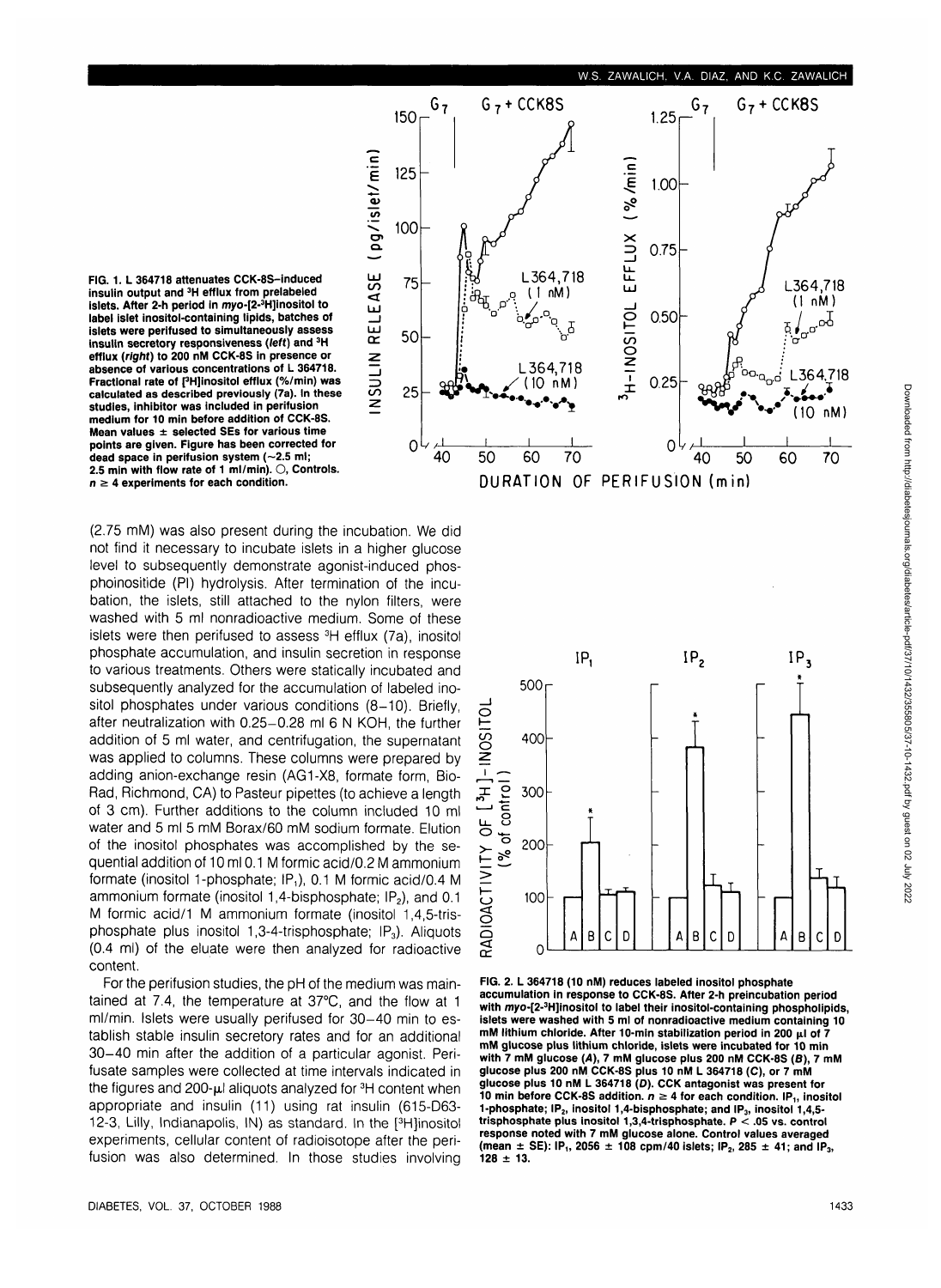

**FIG. 3. Reversible nature of L 364718 inhibition. Freshly isolated islets were perifused for 30 min with 7 mM glucose. L 364718 (10 nM) was present during final 10 min. For next 30 min, both groups of islets were stimulated with 200 nM CCK-8S in continued presence of inhibitor. After this, 1 group was maintained for additional 40 min with** CCK-8S minus inhibitor.  $n \geq 3$  experiments for each condition. Note **that, whereas removal of L 364718 was accompanied by significant elevation in insulin output, release rates subsequently measured were lower than those obtained if islets were not exposed to L 364718. For example, islets perifused for 60 min with 7 mM glucose alone before CCK-8S exposure (200 nM), released insulin at rates of**  $251 \pm 17$  pg  $\cdot$  islet<sup>-1</sup>  $\cdot$  min<sup>-1</sup> after 35-40 min of stimulation (n = 4, **results not shown). Value for L 364718-treated islets at this time is -125 pg • islet"<sup>1</sup> min"<sup>1</sup> , significantly (P < .05) different. Figure has** been corrected for dead space in perifusion system (~2.5 ml; 2.5 min **with flow rate of 1 ml/min).**

L 364718, new perifusion tubing was employed for each experiment. The radioisotope used to measure insulin release (125l-labeled insulin) was purchased from New England Nuclear (Boston, MA) and the myo-[2-<sup>3</sup>H]inositol from Amersham (Arlington Heights, IL). CCK-8S, (fragment 26-33 amide, sulfated on the tyrosine residue, lot 124F-0445), carbamylcholine chloride,  $D$ -glyceraldehyde, and  $\alpha$ -ketoisocaproate (KIC; sodium salt) were purchased from Sigma (St. Louis, MO). Gastric inhibitory polypeptide (GIP) was purchased from Peninsular (Belmont, CA). L  $364718$  ( $3S-(-)$ - $N - (2.3 - dihydro - 1 - methvl - 2 - oxo - 5 - phenyl - 1H - 1, 4 - benzodi$ azepine-3-yl)-1 $H$ -indole-2-carboxamide) was the generous gift of V. Lotti (Merck, Sharp and Dohme, West Point, PA). It was dissolved in DMSO before use. Similar levels of DMSO (never  $>0.1\%$ ) were added to the medium in the control experiments.

**Statistics.** Where appropriate, statistical significance was determined with analysis of variance in conjunction with the Newman-Keuls multiple comparison test and  $P < .05$  taken as signifcant. Values presented in the figures represent means  $\pm$  SE of the specified number of observations.

## **RESULTS**

In the simultaneous presence of 7 mM glucose, 200 nM CCK-8S induced a rapid and biphasic pattern of insulin output from islets previously incubated for 2 h to label their inositolcontaining lipids. This insulin stimulatory effect was attenuated by L 364718 in a dose-dependent fashion. In these experiments, the drug was present 10 min before CCK-8S addition and during the 30-min stimulatory period with the polypeptide (Fig. 1). Under these experimental conditions, 0.1 nM L 364718 was without any significant inhibitory effect (results not shown), 1 nM L 364718 had a moderate but significant inhibitory effect, and secretion was virtually abolished with 10 nM of the drug. Note that the process of incubating isolated islets for 2 h to prelabel their inositol-containing phospholipids was accompanied by a reduced secretory response to CCK-8S in the presence of 7 mM glucose. For example, in response to 100 or 200 nM CCK-8S (approximately equipotent stimulant levels), secondphase release rates after 30 min of stimulation averaged  $\sim$ 250–300 pg  $\cdot$  islet $^{-1} \cdot$ min $^{-1}$  with freshly isolated islets (Fig. 1; 11). In contrast, after 2 h of incubation, the value at this time averaged  $\sim$ 140-150 pg · islet<sup>-1</sup> · min<sup>-1</sup>. Basal insulin release rates after 30 or 40 min with 7 mM glucose alone were also reduced by this preincubation period. Consistent with its inhibitory effect on CCK-8S-induced insulin output, L 364718 also significantly reduced, in a dose-dependent fashion, the CCK-8S-induced increases in [<sup>3</sup>H]inositol efflux from prelabeled islets (Fig. 1). The highest level (10 nM) of



**FIG. 4. L 364718 does not adversely affect glucose-, glyceraldehyde-, or a-ketoisocaproateinduced release. Freshly isolated islets were stimulated with 10 mM glucose, 5 mM glyceraldehyde, or 15 mM a-ketoisocaproate ± 1000 nM L 364718. CCK-8S antagonist was present during 10-min period before stimulant addition. L 364718 at this exorbitant level has no effect on the secretory response evoked by these** secretagogues ( $n \geq 3$  for each condition). Figure **has been corrected for dead space in perifusion** system  $(-2.5$  ml; 2.5 min with flow rate of 1 **ml/min).**

Downloaded from http://diabetesjournals.org/diabetes/article-pdf/37/10/1432/355805/37-10-1432.pdf by guest on 02 July 2022

Downloaded from http://diabetesjournals.org/diabetes/article-pdf/37/10/1432/355805/37-10-1432.pdf by guest on 02 July 2022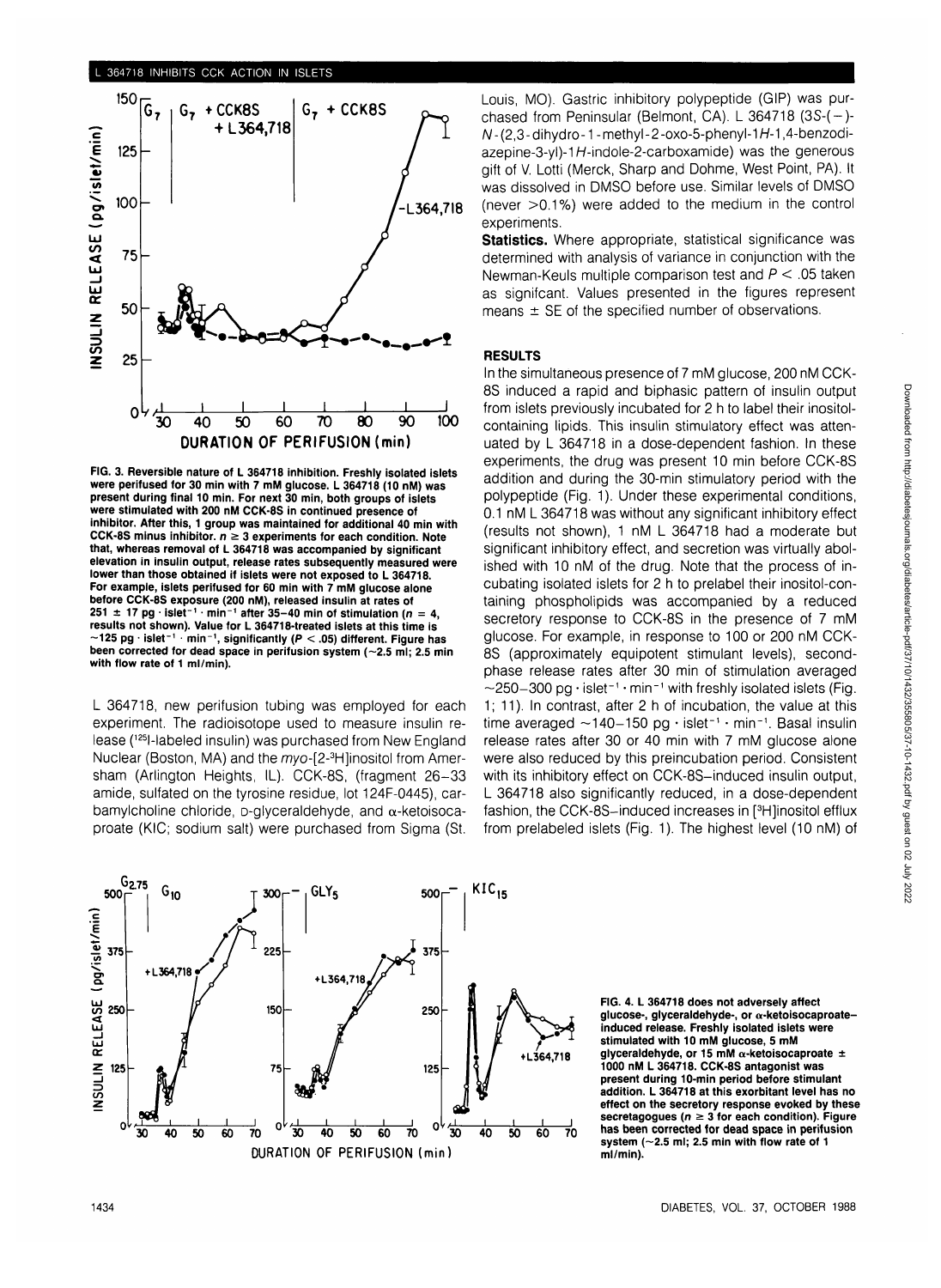

**FIG. 5. L 364718 does not influence gastric inhibitory peptide (GIP) induced insulin output. Freshly isolated islets were perifused for 30 min to establish basal insulin secretory rates, then stimulated for 40** min with 50 ng/ml GIP  $\pm$  100 nM L 364718 ( $n = 3$  for each condition). **The inhibitor was present during final 10 min with 7 mM glucose alone. Figure has been corrected for dead space in perifusion system (~2.5 ml; 2.5 min with flow rate of 1 ml/min).**

L 364718 used in these studies significantly reduced the increase in 3H efflux usually noted with CCK-8S addition.

Whereas the efflux of <sup>3</sup>H from prelabeled islets represented a convenient and dynamic, albeit indirect, method to monitor PI hydrolysis (9,10), the impact of CCK-8S on inositol-containing phospholipid hydrolysis was directly measured (Fig. 2). CCK-8S (200 nM) increased the amounts of all [ 3 H]inositol-containing phosphates measured during a static incubation, an effect that was significantly attenuated by 10 nM L 364718. L 364718 had no adverse impact on the accumulation of these phosphates observed with 7 mM glucose alone.

The issue of reversibility of L 364718 action was next addressed (Fig. 3). In these studies, freshly isolated islets were perifused for 30 min with 7 mM glucose. L 364718 (10 nM) was present during the final 10 min. The islets were then stimulated with 200 nM CCK-8S in the continued presence of the inhibitor. When compared to control islets, the insulin response was reduced. Removal of the inhibitor was accompanied by a delayed, but significant, increase in the insulin secretory response. This response, however, was less than that observed from control islets not exposed to L 364718 (Fig. 3).

Experiments were next designed to assess the specificity of L 364718. Freshly isolated islets were stimulated with 10

#### **W.S. ZAWALICH, V.A. DIAZ, AND K.C. ZAWALICH**

mM glucose alone, 5 mM D-glyceraldehyde or 15 mM KIC in the presence or absence of 1000 nM L 364718, a level 100-fold greater than that necessary to abolish the CCK-8S stimulatory effect (Fig. 3). This exorbitant level of the inhibitory compound had no adverse impact on the secretory response evoked by these diverse compounds (Fig. 4). Similarly, 10-100 nM L 364718 was also without any inhibitory effect on these stimulants (results not shown). In addition, L 364718 at 100 nM (Fig. 5) or 1000 nM (results not shown) had no adverse effect on the small insulin secretory response to 50 ng/ml GIP.

The possible influence of L 364718 (1000 nM) on carbamylcholine-induced PI hydrolysis was also examined. This cholinergic agonist resulted in a dramatic increase in 3H efflux from [<sup>3</sup>H]inositol-prelabeled islets and parallel increases in the levels of labeled inositol phosphates (Fig. 6). For example, in the presence of 2.75 mM glucose alone, levels of IP, in islets averaged  $388 \pm 25$  cpm/40 islets (mean  $\pm$  SE,  $n = 10$ ). IP<sub>2</sub> and IP<sub>3</sub> averaged 101  $\pm$  11 and  $74 \pm 6$  cpm/40 islets, respectively. After 30 min in the presence of 1 mM carbamylcholine (in the continued presence



**FIG. 6. L 364718 does not influence carbamylcholine-induced increases in [3 H]inositol efflux. Groups of islets (n = 4 for each condition) were incubated for 2 h with myo-[2-3 H]inositol to label their inositol-containing lipids, washed with 5 ml of fresh medium, and then perifused. After 30-min stabilization period with 2.75 mM glucose, both groups were stimulated for 30 min with 1 mM carbamylcholine chloride ± further addition of 1000 nM L 364718. This compound was included in perifusion medium 10 min before carbamylcholine addition. After perifusion, levels of labeled inositol phosphates in these islets were measured (see RESULTS). Figure has been corrected** for dead space in perifusion system (~2.5 ml; 2.5 min with flow rate of **1 ml/min).**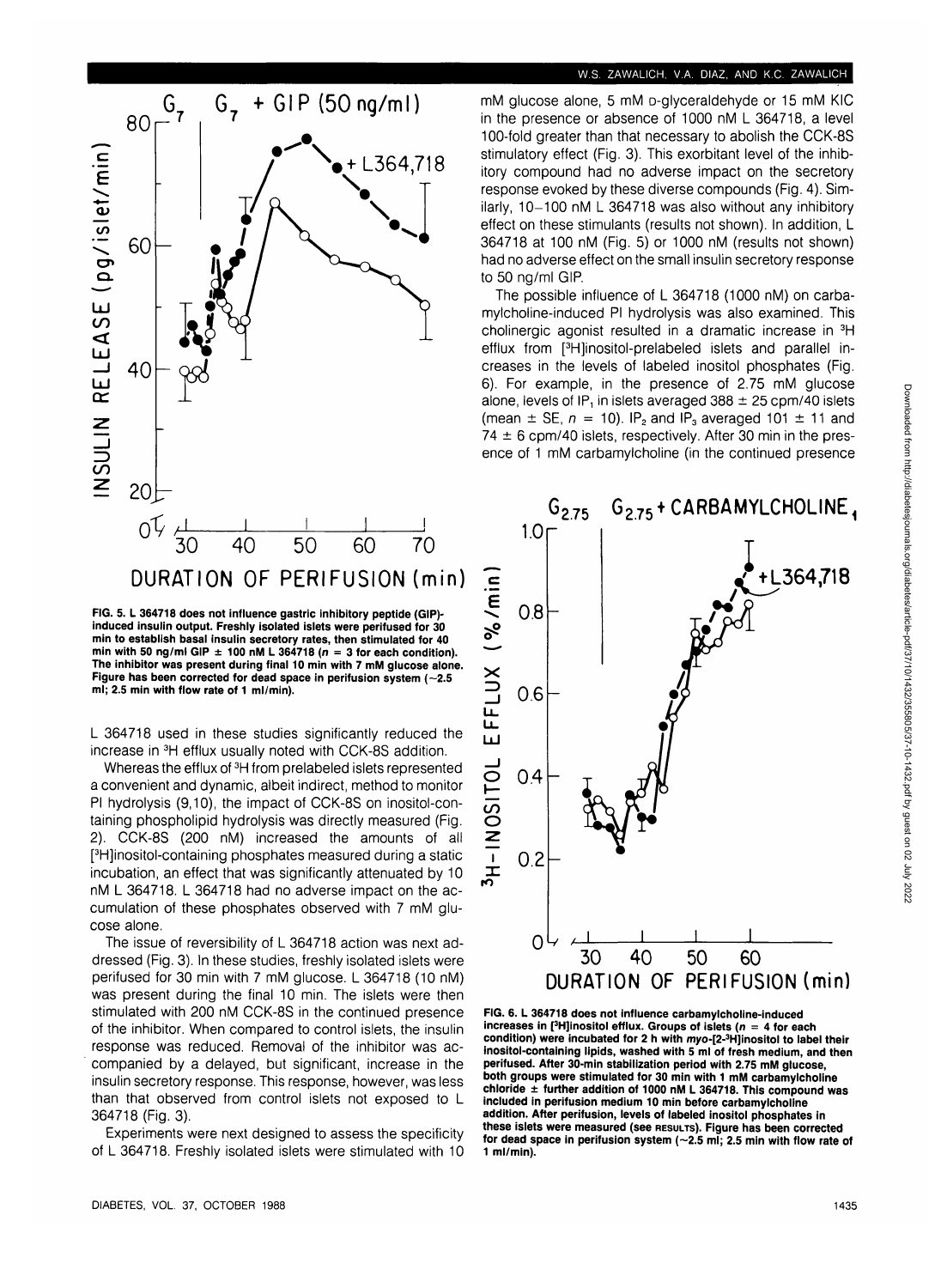of 2.75 mM glucose), levels of  $IP_1$ ,  $IP_2$ , and  $IP_3$  averaged 783  $\pm$  59, 273  $\pm$  36, and 129  $\pm$  7 cpm/40 islets, respectively ( $n = 4$  for each measurement). All of these values were significantly different from those obtained in the presence of 2.75 mM glucose alone. In agreement with the 3Hefflux data, L 364718 (1000 nM) did not influence this inositol phosphate response pattern to carbamylcholine.  $IP_1$ ,  $IP_2$ , and IP<sub>3</sub> levels then averaged 758  $\pm$  46, 258  $\pm$  30, and 119  $\pm$ 12 cpm/40 islets, respectively ( $n = 4$  for each measurement) when measured 30 min after exposure to carbamylcholine. Despite its stimulatory action on PI hydrolysis, carbamylcholine, with or without L 364718, had no stimulatory effect on insulin secretion (results not shown).

### **DISCUSSION**

A major problem in precisely defining the possible in vivo contribution of CCK to insulin-mediated fuel homeostasis has been the lack of specific and potent antagonists of the peptide. Recently, however, the development of two highly specific competitive antagonists of CCK binding to its membrane receptor has been described (4-6). We recently reported that asperlicin, a fungal derivative, inhibited the direct stimulatory effects of CCK-8S on isolated perifused islets (12). At levels of  $10-25 \mu M$ , this compound abolished to a large extent the stimulatory effects of CCK-8S on both insulin release and <sup>3</sup>H efflux from [2-<sup>3</sup>H]inositol-prelabeled islets. Similar studies on L 364718, a nonpeptide competitive CCKreceptor antagonist, on islet tissue are presented here and warrant further comment.

First, L 364718 inhibits in a parallel fashion both the increase in insulin release normally noted with 200 nM CCK-8S in the presence of 7 mM glucose, the increase in <sup>3</sup>H efflux from prelabeled and subsequently perifused islets, and the accumulation of labeled inositol phosphates. The increase in membrane PI hydrolysis that accompanies CCK-8S addition to islets appears to account, to a large extent, for the subsequent insulin secretory response (9,12). Conditions that reduce CCK-induced PI hydrolysis also abolish its insulin stimulatory effect. Presumably by interacting with receptors in the  $\beta$ -cell membrane (13,14), CCK-8S induces the activation of phospholipase C, the subsequent hydrolysis of membrane Pis, and the accumulation of labeled inositol phosphates (9,12,15). Similar changes in inositol phosphate levels also accompany both glucose and cholinergic stimulation of islets and insulin-containing tumoral RIN cells (15- 19). It is not clear how the inositol phosphates generated contribute to the insulin secretory response, although a role for inositol 1,4,5-trisphosphate in intracellular calcium mobilization has been suggested (20). The lipid-soluble diacylglycerol (DG), presumably generated stoichiometrically with inositol phosphates, appears to participate in the activation of the calcium and phospholipid-dependent kinase, termed protein kinase C (21). That the metabolic products of DG also contribute to  $\beta$ -cell activation also has to be considered, although events distal to DG generation remain for the most part undefined in islets. When compared to asperlicin, L 364718 appears to be 1000-10,000 times more effective in antagonizing the insulin stimulatory effects of 100-200 nM CCK-8S on perifused islets (12).

L 364718 exhibits a remarkable degree of inhibitory selectivity. At levels 10- to 100-fold greater than those necessary to abolish the insulin stimulatory effect of 200 nM CCK-8S (with 7 mM glucose) on islets, this compound is without any influence on release provoked by 10 mM glucose alone, 5 mM glyceraldehyde, 15 mM KIC, or 50 ng/ml GIP (Figs. 4 and 5). Lower levels of L 364718 were also without any effect on secretion evoked by these chemically disparate stimulatory compounds (results not shown). Futhermore, L 364718 (1000 nM) had no effect on the activation of PI hydrolysis in response to carbamylcholine.

The levels of CCK-8S (200 nM) used in the present experiments are considerably greater than circulating levels, suggesting perhaps that its actions noted here are more pharmacological than physiological (22). It is, however, possible to evoke insulin secretion from collagenase-isolated islets with lower CCK levels (5-10 nM) by elevating the glucose level (14,23). The exquisite glucose dependency of CCK-induced insulin secretion has been previously noted (24). Collagenase exposure may, in large part, be responsible for this observed alteration in CCK-8S sensitivity. A similar reduction in responsiveness of collagenase islets to various agents, including peptide hormones, has been previously documented (25,26). Furthermore, the physiological involvement of CCK in meal-induced insulin secretion in unstressed rats has been emphasized in a recent report (27). Finally, recent human studies also support an incretin role for CCK in amino acid-stimulated insulin secretion (28).

Note that even though CCK-8S induces a glucose-independent increase in PI hydrolysis (9), it amplifies insulin secretion only in the presence of moderate glycemia. Consequently, an increase in PI hydrolysis is an event insufficient in and of itself to significantly increase insulin output. A similar situation exists with carbamylcholine. A logical question concerns the possible physiologic role of this increase in PI hydrolysis that is not accompanied by any appreciable increase in insulin output. We recently suggested that CCK-8S-induced PI turnover in islets may represent an important futile cycle of sorts (29). Increased rates of PI hydrolysis induced by a variety of agonists, including CCK-8S, persist long after stimulant removal from the medium and induce a heightened state of secretory responsiveness to glucose (10,29-31). The persistent increase in PI hydrolysis in response to brief CCK exposure might participate in the incretin effect of peptide.

Another interesting facet of CCK-8S action on the  $\beta$ -cell is the dramatic synergistic interaction between it and GIP. This latter peptide, also postulated to be an important incretin factor (32), induces a glucose-dependent increase in insulin secretion, an effect thought to be mediated by its ability to generate cAMP (33). We have demonstrated that forskolininduced elevations in islet cAMP levels dramatically amplified the insulin stimulatory effect of CCK-8S on secretion, an effect that occurs even in the presence of a hypoglycemic glucose level (9). Most recently we have demonstrated that in isolated perifused islets, CCK-8S and GIP interact synergistically to increase insulin output (34). We have attributed this positive interaction, at least in part, to the capacities of these separate incretins to generate disparate secondmessenger molecules; GIP increases cAMP while CCK increases PI hydrolysis, with subsequent generation of many possible second-messenger molecules. If this synergy functions in vivo (and limited studies support this concept; 35),